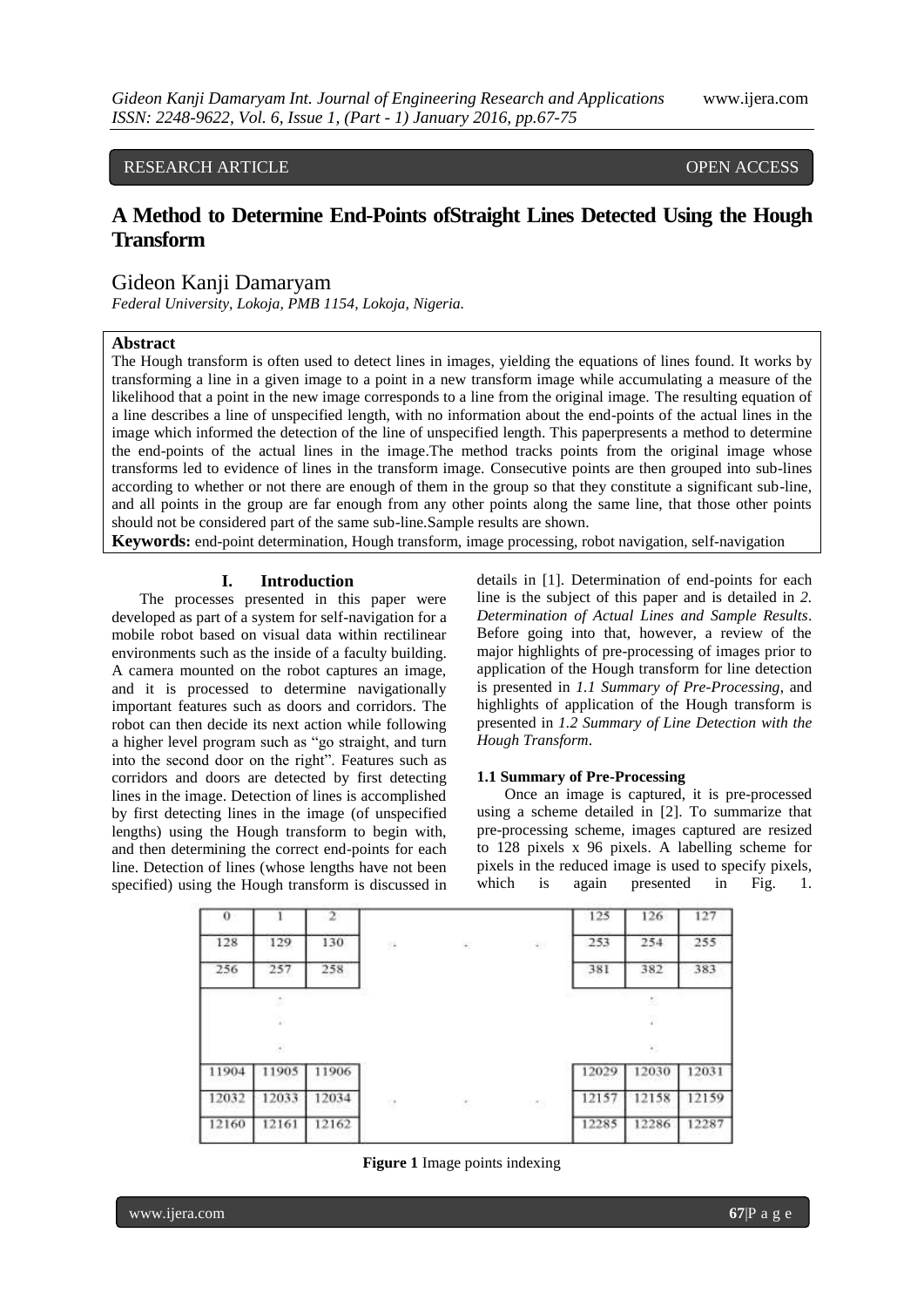Resized images are then converted to intensity images, and edged-detection is done using the Sobel edge-detection operators. Edges resulting are then thinned so that they are mostly a single pixel in

thickness. Fig. 2 show a sample of a resized image, and the corresponding thinned image which is ready for line detection using the Hough transform.



**Figure 2**Sample resized image, and corresponding thinned image(a) Sample resized image (b) Sample thinned image

# **1.2 Summary of Line Detection with the Hough Transform**

In [1], a scheme was presented for detection of lines from an image using the straight line Hough transform, for the purpose of vision-based selfnavigation for a mobile robot.

A brief summary of the scheme follows: the straight line Hough transform is an image processing technique for detecting lines in images. It has the effect of reducing the search for lines in the original image to a search for a point in a new transformed image, where curves representing lines from the original image intersect in the transform image[3].It works by transforming a line in a given image to a point in a new image while accumulating a measure of the likelihood that a point in the new image corresponds to a line from the original image. This likelihood is informed by the number of points in the original image that would lie on the line if it were drawn from one end of the image to the other. When the transformation is complete, points in the new image can then be subjected to a predefined threshold so that points that are very likely to correspond to lines from the original image can be selected and the original lines identified by reversing the transform.

A version of the Hough transform that uses the polar form of the equation of a straight line given in (1) was used and yielded values for the parameters  $\theta$ and  $\rho$  for each line that is considered to be important from the input image.

$$
\rho = x\cos\theta + y\sin\theta \quad (1)
$$

 $\theta$  and  $\rho$  for each of the important lines found defines the line found using (1), and can be used to reconstruct the gradient-intercept form of the equation of the line using:

$$
y = \rho \csc \theta - x \cot \theta \qquad (2)
$$

obtainedby rearranging (1). This gives the gradient as

$$
m = (-\cot \theta), \qquad (3)
$$
  
and the intercept on the *y* axis as

$$
c = \csc \theta \tag{4}
$$

(2) describes the orientation and location relative to the y-axis, of the line found, but it does not say anything about the length of the line or its endpoints. This paper presents a method to determine the endpoints of lines.

# *1.3 Other Approaches to End-Point Determination*

Other methods have been proposed for determining endpoints. For example, [4] suggestsa method where a search corridor of width of 5 pixels is set up in the edge image with the line defined by equation (1) as the centre of the corridor. Coordinates of edge points found within this corridor are stored and the points are deleted from the edge image. If points found do not account for up to 50% of the accumulation corresponding to that line, the search corridor is rotated by angles up to the error in  $\theta$ . Edge points previously deleted are restored and the search is started all over again. A problem with this approach is, if an edge pixel has contributed to the accumulation for more than one line, it is only accounted for once and deleted, and there is the possibility that points which should genuinely be on a line are not reported to be on it. This can affect the accuracy of the endpoints and lengths returned eventually. [4]propose to search for points in descending order of the transform strengths of line segments as a way to minimise this effect, but even this proposal does not eliminate the possibility.

[5]suggests other approaches:

- 1. application of corner detection methods and estimating line lengths from corners
- 2. setting up of four further accumulator arrays to hold the  $x$  and  $y$  values of the most north-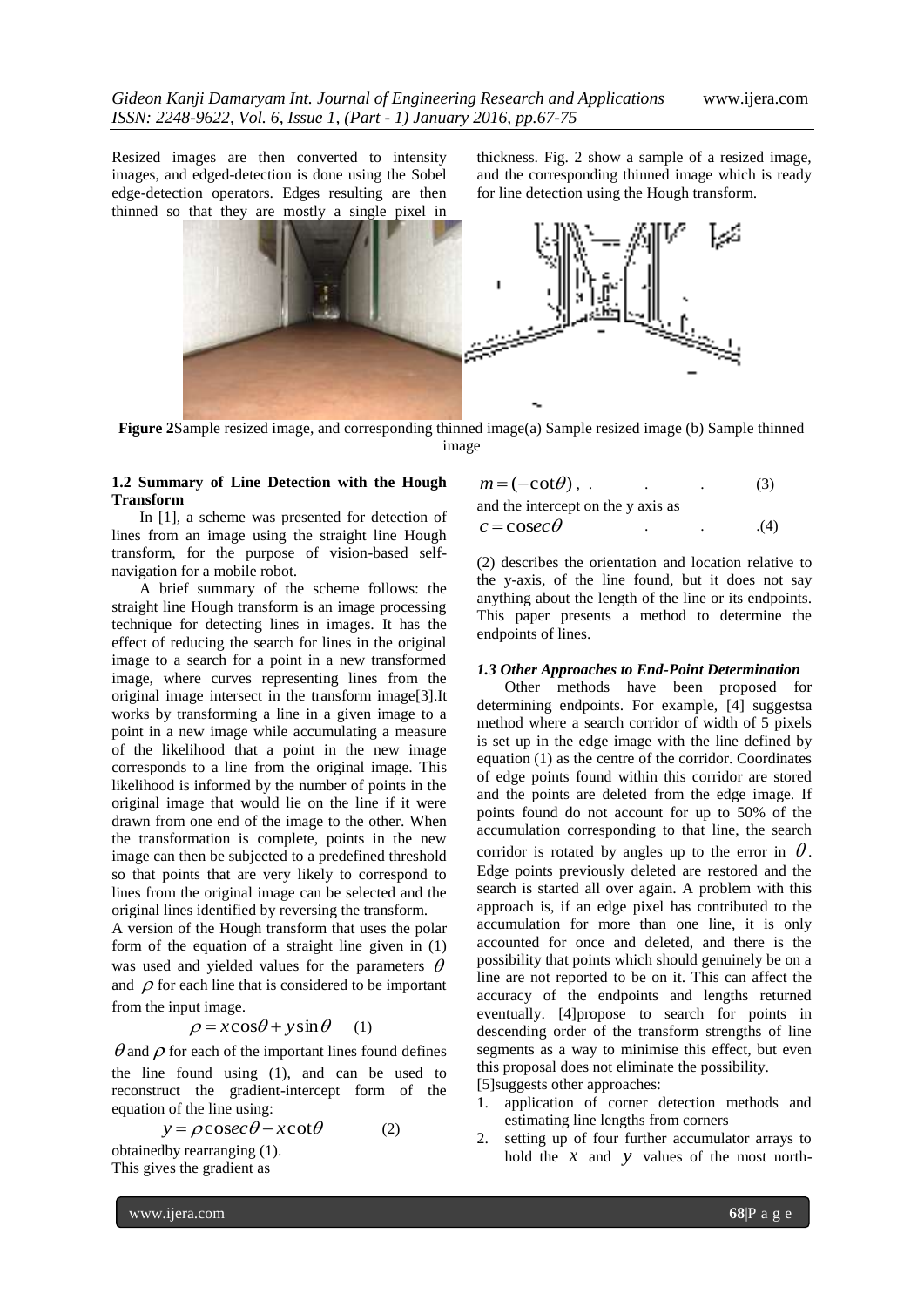easterly and the most south-westerly ends of the lines at the time of transformation

3. setting up four further accumulator arrays, storing values for  $wx$ ,  $wy$ ,  $(wx)^2$  and

 $(wy)^2$  and working out ends of line using

$$
\frac{\sum wx}{\sum w} \pm 2 \times \sqrt{\frac{\sum (wx)^2}{\sum w}} - \left(\frac{\sum wx}{\sum w}\right)^2
$$
 for  
the *x* coordinates and

$$
\frac{\sum wy}{\sum w} \pm 2 \times \sqrt{\frac{\sum (wy)^2}{\sum w} - \left(\frac{\sum wy}{\sum w}\right)^2}
$$
 for

the *y* coordinates.

( *w* is the value with which the main accumulator array is incremented for each  $(x, y)$ )

Problems with the first suggestion include the complications and computing overheads related to corner detection. The second suggestion is the easiest to implement but has the drawback that determination of end points for lines with a northwest – southeast orientation has very low chance of succeeding.

The third suggestion assumes that the points are spread evenly across the line, but this is not necessarily always the case, and the results can be very misleading.

# **II. Determination of Actual Lines and Sample Results**

The Hough transform scheme summarized in 1.2 yields the  $\theta$  and  $\rho$  values of the most significant lines from the original image. The equations of the lines required can be obtained using equations (2), as discussed in *2 Background* earlier. However the lengths of the lines they came from are still not defined. Endpoints need to be determined for genuine lines.

This work proceeds by tracking all points which contributed to each of the peaks found, and find out if they make up any valid sub-lines. Here a sub-line, SL, say, for a line L, can be defined as a shorter line that is contained in L, i.e., all points that make up SL also contribute to making up L. A valid sub-line is a sub-line which meets these further criteria:

- 1. It must reach a certain minimum number,  $L_{\text{min}}$ ,of pixels in length
- 2. It must have a minimum separation of a certain number of pixels,  $S_{\min}$ , from any other line segment on the same infinite line, otherwise the two lines segments are labelled as one line segment.

Endpoints of sub-lines can then be worked out from the points that make them up.

Determination of values for the parameters  $L_{\text{min}}$  and

*S*min for these criteria is discussed in *2.1 Values of Parameters for Criteria for Valid Sub-lines*which follows shortly.

The algorithm for finding valid sub-lines, has two main components which are:

- 1. Determine which points contributed to each subline
- 2. Find the number of points on each sub-line, noting which ones have  $L_{\text{min}}$  points or more, and are at least  $S_{\min}$  pixels away from other

points or lines.

They are given in *2.2 Assigning Contributing Points to Sub-line*, and *2.3Selection of Valid Sub-Lines.*An algorithm for determining endpoints for each valid sub-line is then discussed in *2.4 Endpoints and Length Determination*.

# **2.1Values of Parameters for Criteria for Valid Sub-lines**

The minimum distance for sub-lines,  $L_{\text{min}}$ , was set at 8 because from studying typical images, it is a reasonable general minimum length for significant features in an image. Images in this work are 128x96 pixels in size. The selection of this image size is discussed in [1]. Consider the images in Fig.3. Fig.3a shows a typical image of a corridor magnified 2 times for clarity, and Fig.3b shows a thinned version of it magnified 4 times also for clarity. Fig.3c shows the area enclosed by the blue dashed box of Fig.3b further magnified 2 times. For the purpose of this work, lengths such as the width of the brown door area circled in red on the right of the door are about the smallest lengths of features that might be significant. Any feature shorter than that is probably too insignificant from that distance. As the robot moves nearer to objects, those objects of-course become larger, and have a higher chance of getting detected if they are important. The width of the brown bit is represented by a length of approximately 8 pixels as can be estimated by closely examining Fig.s3b and 3c.

 $S_{\min}$  was chosen in a similar manner. Within the area surrounded by the green cycle, there is what would be to a human observer, a separation between two features. In Fig.3b, the two features appear as one continuous line. The Hough transform would pick them up as single line as depicted in Fig.3d. The separation between them is 3 pixels, as can be seen by studyingFig.3b and Fig.3c. It can be argued that a separation of about that much is about the least that should reasonably be expected to be identifiable. Any separation less than that is likely to be a crack in a genuine line. Examples of such are circled in red in Fig.  $3c.$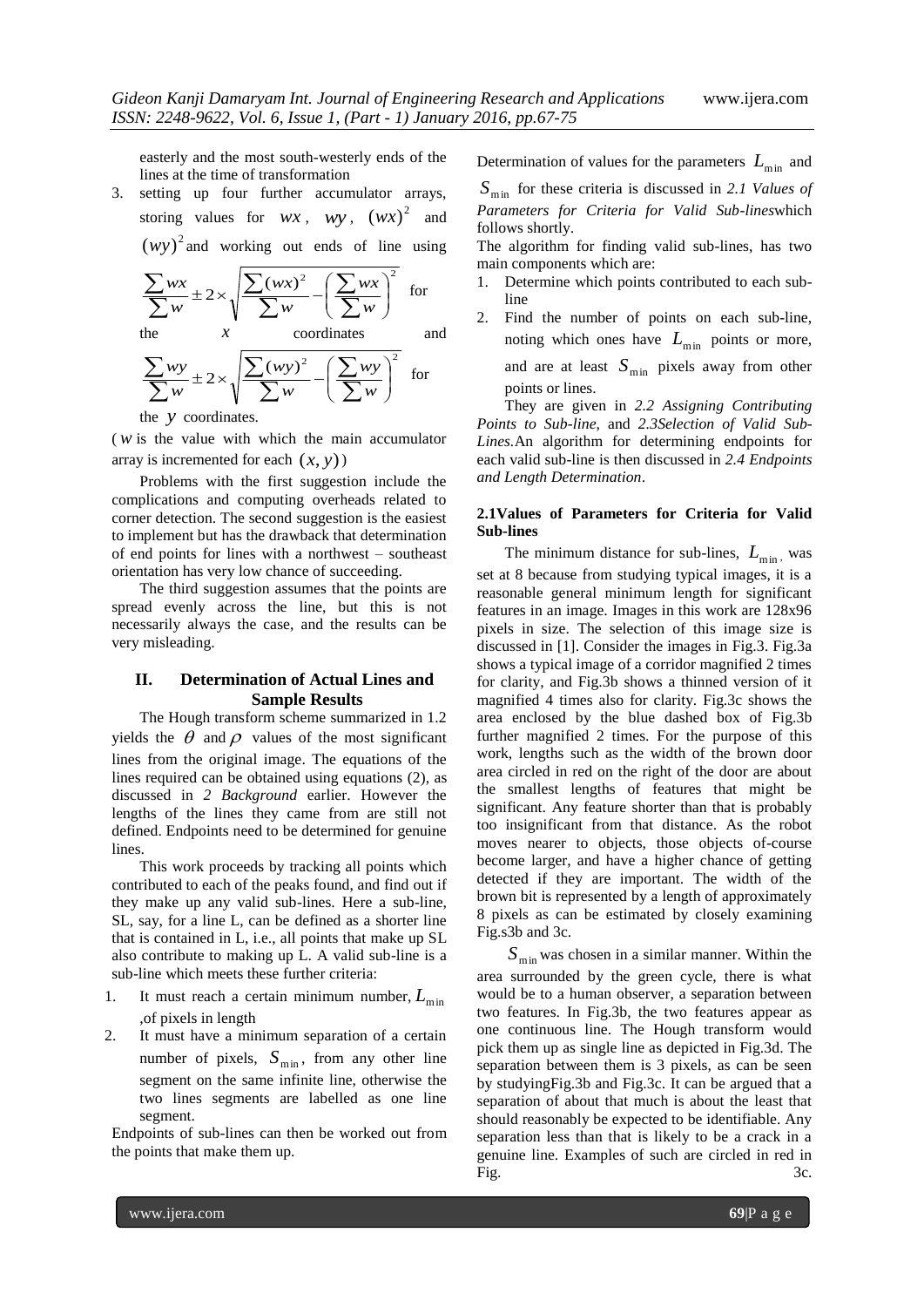

*Gideon Kanji Damaryam Int. Journal of Engineering Research and Applications* www.ijera.com *ISSN: 2248-9622, Vol. 6, Issue 1, (Part - 1) January 2016, pp.67-75*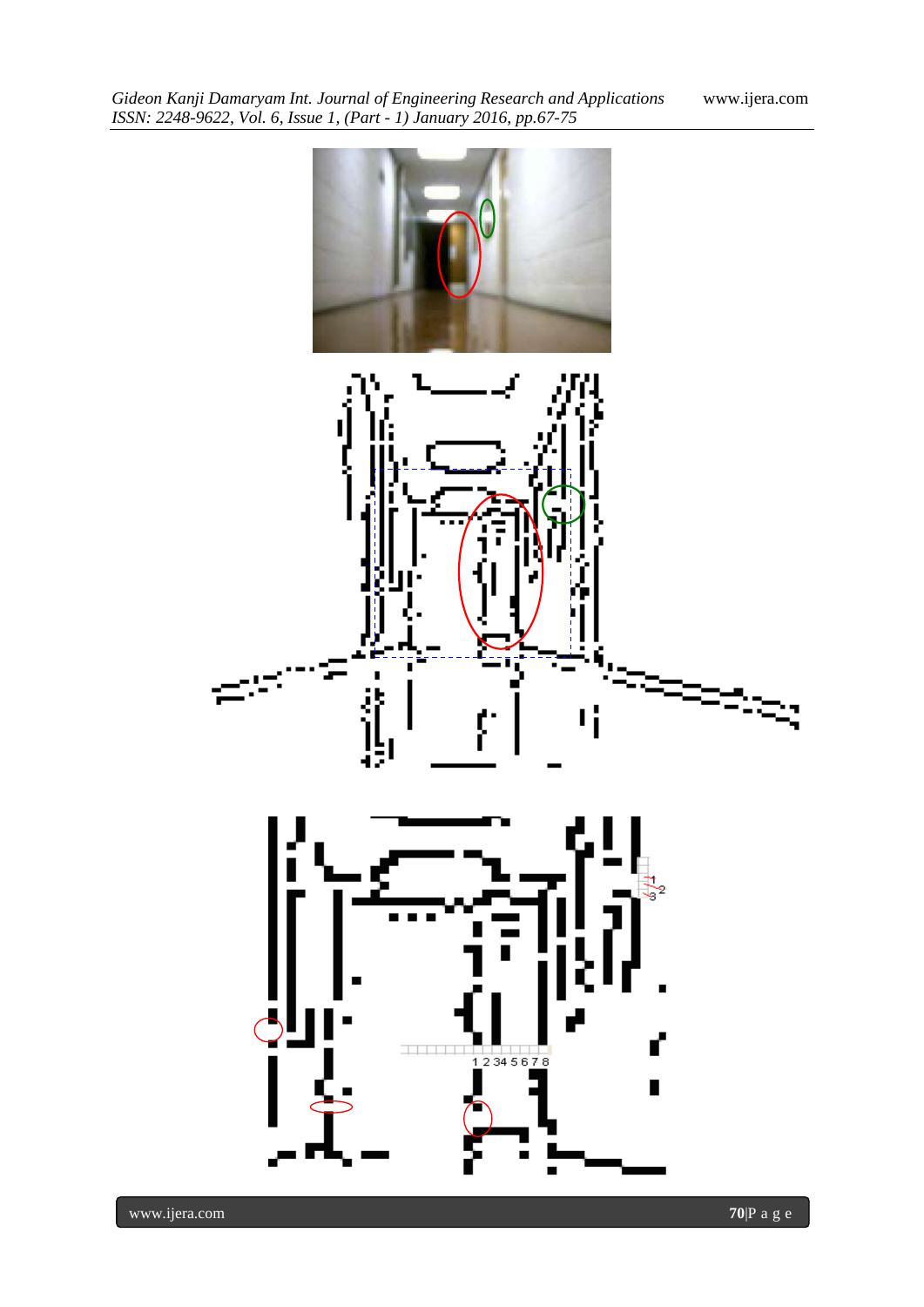

**Figure 3**Parameters for selection criteria for valid sub-lines

(a) A typical image showing smallest significant length of line segment and separation between 2 line segments on the same line (b) Thinned version of Fig.3a image (c) Enlargement of the area of *Fig. (b)*image enclosed in blue dashed rectangle (d) Single line found by the HT consisting of multiple sub-lines

## **2.2 Assigning Contributing Points to Sublines**

The first bit of the sub-line determination algorithm is presented here. Its purpose is to determine which sub-line each point belongs to. The steps taken follow:

- 1. Set up a variable, *LN* (line number) say, to count the number of lines found and initialise it to 0
- 2. Set up an array *LI* (line-in) of size *CP* (contributing points) to hold information about which line each point in the significant line found from the Hough transform application of [1], is in. *CP* is the number of points which contributed to that line.
- 3. Set up two types of pivot indices. The first, *LP*, the line identification pivot, which tracks the first point of the current line, and the second, *DP*, the distance pivot, which tracks the point on the line that is currently being compared with other points to see if they are on the line. Initialise both *LP* and *DP* to 0
- 4. Set up a distance threshold,  $dT$ . This is the smallest distance between consecutive contributing points which implies that the two points are on separate sub-lines (on the same

infinite line). In this work, this is set to 3 as discussed earlier in this section

- 5. For all points  $p$  which contributed to the infinite line under consideration, initialise the *LI* array to -1 (or any number which will not arise naturally)
- 6. While  $LP$ , the pivot, is less than  $CP$ , the number of points which contributed to the line under consideration, do 7 to 16
- 7. If  $L I_{LP} = -1$ , i.e. if the line that point  $LP$  is in has not yet been determined, do 8 else do 17
- 8. Assign the line-in array element for the current pivot  $L\!I_{LP}$  to  $LN$  ( a fresh line ID). Increase *LN* by 1 to make it ready for the next fresh line. Set  $DP$ , the distance pivot to  $LP$  the line label pivot
- 9. Set  $p$  to  $LP+1$
- 10. If  $L I_p = -1$ , i.e. if point p has not been processed already, do 11 else do 15
- 11. Obtain  $n_{DP}$ , the index of  $DP$  the distance pivot in the original image, using  $n_{DP} = CPA_{DP}$ . (*CPA* is the array which holds indices of contributing points for lines, i.e. points from image space which contributed to each line. It is set up during implementation of the Hough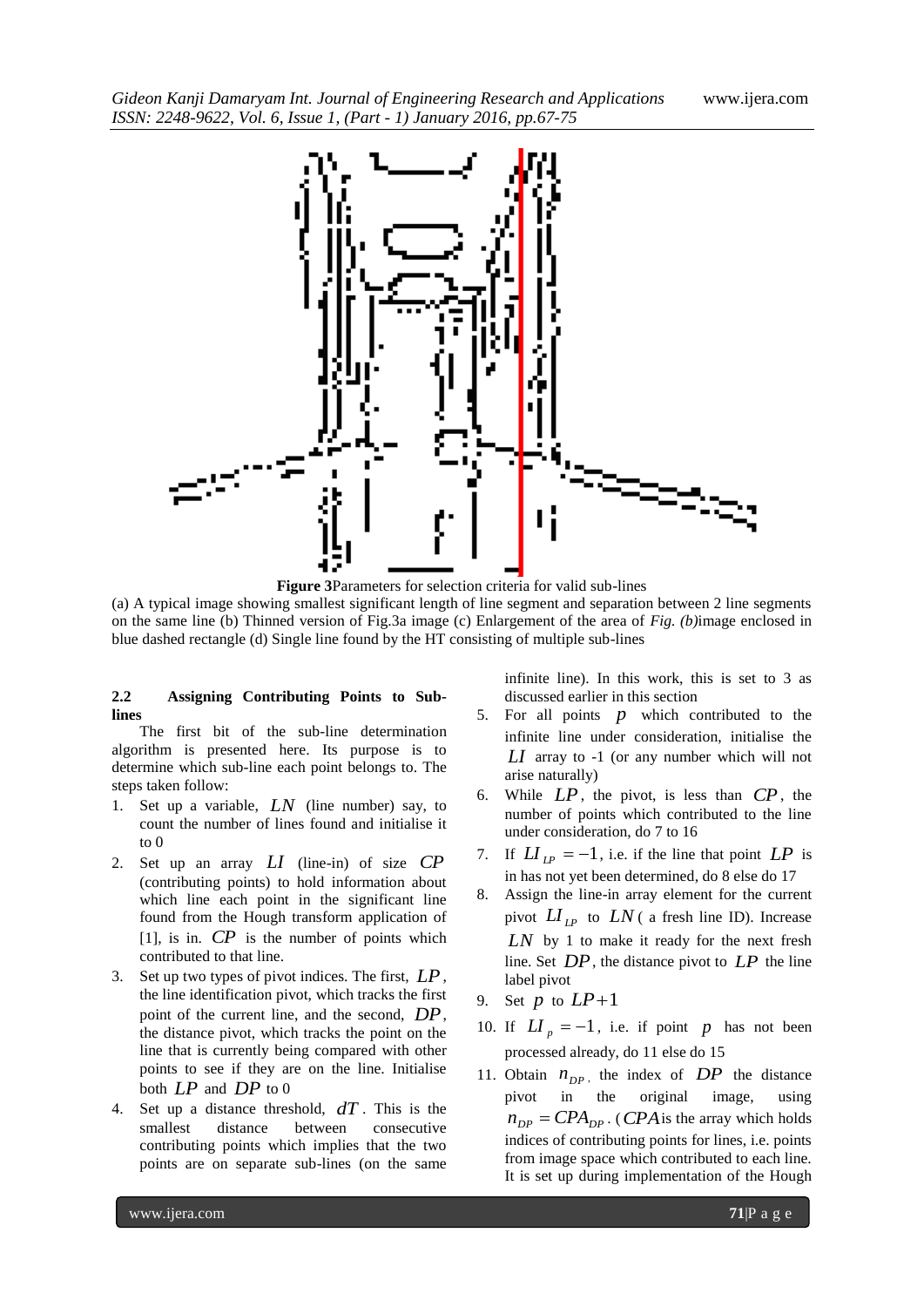transform). Determine  $x_{DP}$  and  $y_{DP}$ , the coordinates of the point in image space using:  $x_{DP} = (n_{DP} % 128 - 64)$  $y_{DP} = (47 - n_{DP} / 128)$ 

12. Obtain  $n_p$ ,  $x_p$  and  $y_p$  in a similar way for p, the point being checked against *DP* using:  $n_p = CPA_p$ ,  $x_p = (n_p \, \% 128 - 64)$ 

 $y_p = (47 - n_p / 128)$ 

13. Determine the distance, d, between the two points using:

$$
d = \sqrt{(x_{DP} - x_p)^2 + (y_{DP} - y_p)^2}
$$

 $14.$  $d < dT$  place p on the same sub-line as line pivot *LP*,

$$
LI_{p} = LI_{LP}
$$

and make  $p$  the distance pivot

$$
DP = p
$$

15. Increase  $p$  by 1

16. Go back to 10 if *p* has not reached *CP*

17. Increase pivot *LP* by 1 and go back to 6

2.3 Selection of Valid Sub-Lines

To check for "validity" of sub-lines, the second component of the sub-line determination algorithm of *2. Determination of Actual Lines*, the following steps are taken:

1. Set up an array *LL* (line length) of size *LN* to hold the length of each possible subline in each significant line found from the processes discussed to this point. *LN* is number of lines (groups of points lying on a line with 3 or more pixels separation from all other points along the same line) found.

2. Determine the length  $LL_l$  for all lines  $l$ ,  $0 \le l < LN$ , by counting the number of points which make it up.

3. For all lines which have 8 points or more, i.e.,  $LL \ge 8$ , assign a unique ID, note the number of points which make up the line, and note the ID numbers of all the points which make up the line

# **2.4Sample Result of Sub-Lines Determination Algorithm**

The images in Fig.4 which follows illustrate the results of the sub-lines determination algorithm. Fig.4a shows a typical thinned image, 4b shows the lines found after application of the Hough transform and post processing to the point of butterfly filter application. There were 49 of them. Fig.4c shows the sub-lines found by this algorithm. 40 sub-lines were found altogether. Fig.4c was set up by plotting individual points that contributed to each sub-line. The first sub-line found on a line segment is coloured red. If there is a second sub-line, it is coloured blue, and if there is a third one, it is coloured green. (No lines encountered in the course of the work had more than 3 sub-lines.)



www.ijera.com **72**|P a g e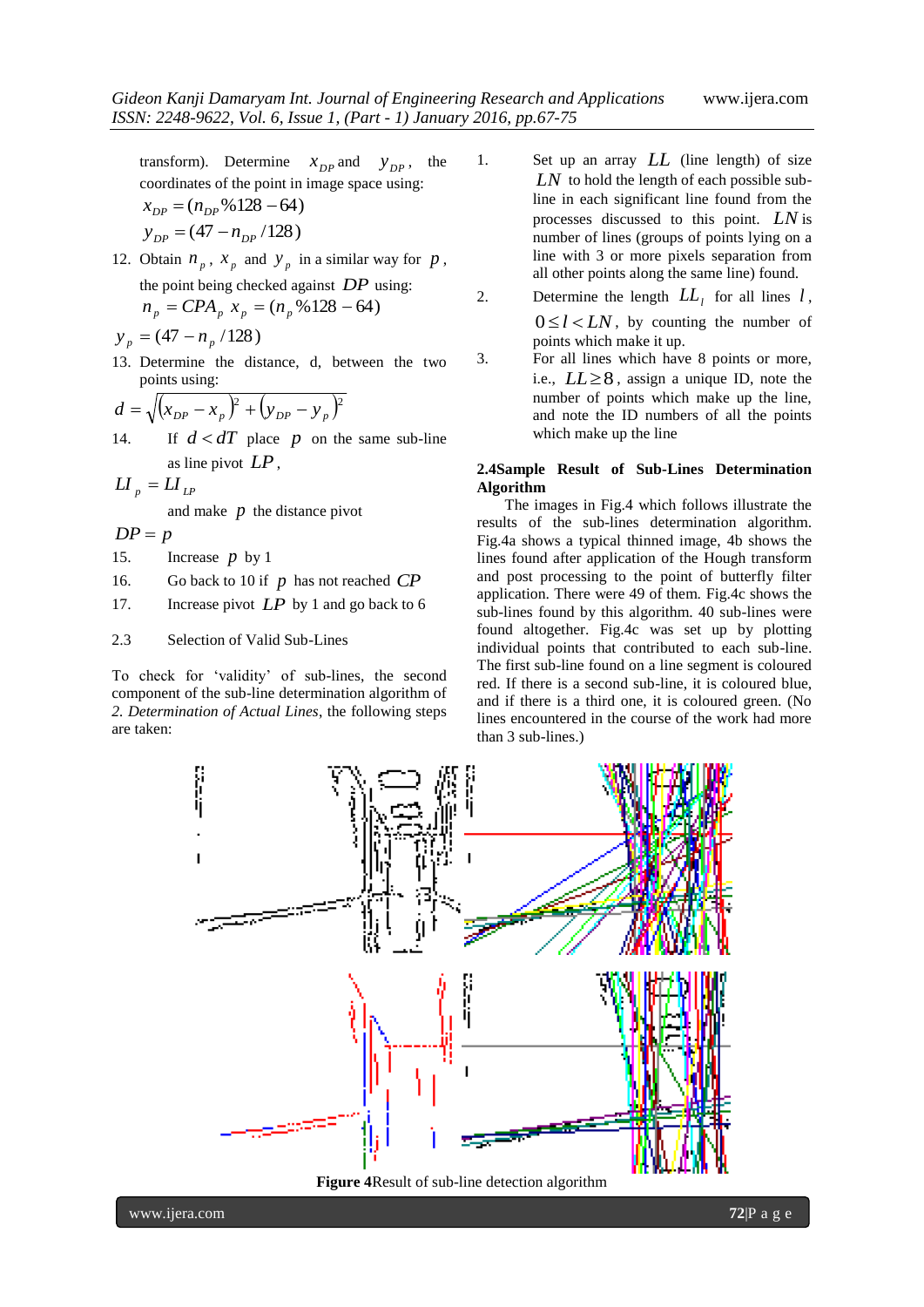(a) Typical thinned image input to algorithm 5.8 for finding sub-lines (b) Lines found with the Hough transform (c) Sub-lines found (d) Lines from which sub-lines were found

Fig. 4d shows the lines from which the sub-lines were extracted. There were 30 of them. Infinite lines

which do not have any suitable sub-lines are dismissed as false recognitions. In this example, 19 lines were dismissed for this reason. *Table 1* contains further details about the number of sub-lines found in each line, and the points which made up each subline.

| Line           | <b>Number</b>  | <b>Number</b><br>of |                                                                                                                  |
|----------------|----------------|---------------------|------------------------------------------------------------------------------------------------------------------|
| ID             | of Sub-        | <b>Points</b><br>in | <b>IDs of Contributing Points for Sub-Line</b>                                                                   |
|                | <b>Lines</b>   | $Sub-Line(s)$       |                                                                                                                  |
| $\mathbf{0}$   | 1              | 17                  | 1781 1909 2037 2165 2293 2421 2549 2677 2806 2934 3062 3190 3318 3446                                            |
|                |                |                     | 3574 3702 3830                                                                                                   |
| $\mathbf{1}$   | $\mathbf{1}$   | 9                   | 9585 9842 9970 10098 10226 10354 10482 10610 10738                                                               |
| $\overline{c}$ | $\overline{c}$ | 11                  | 202 330 459 716 845 973 1102 1230 1359 1487 1616                                                                 |
|                |                | 14                  | 2773 2902 3030 3159 3416 3544 3673 3801 3802 4059 4187 4316 4573 4701                                            |
| 3              | 1              | 10                  | 5078 5206 5334 5462 5591 5719 5847 5975 6103 6231                                                                |
| $\overline{4}$ | 1              | 8                   | 5078 5206 5334 5462 5591 5719 5847 5975                                                                          |
| 5              | $\mathbf{1}$   | 10                  | 3019 3147 3275 3403 3532 3660 3916 4044 4173 4301                                                                |
| 6              | $\overline{2}$ | 12                  | 2506 2634 2891 3019 3147 3275 3532 3660 3916 4044 4173 4301                                                      |
|                |                | 9                   | 8531 8787 8915 9043 9171 9428 9556 9684 9812                                                                     |
| $\tau$         | $\mathbf{1}$   | 21                  | 4571 4572 4573 4575 4576 4578 4580 4581 4582 4583 4585 4586 4587 4589                                            |
|                |                |                     | 4590 4592 4594 4595 4597 4598 4599                                                                               |
| 8              | $\overline{2}$ | 8                   | 1867 2123 2251 2380 2508 2636 2764 2892                                                                          |
|                |                | 10                  | 9552 9681 9809 9937 10193 10321 10449 10577 10833 11089                                                          |
|                |                | 12                  | 2001 2129 2257 2385 2513 2641 2769 2897 3025 3153 3281 3409                                                      |
|                |                |                     | 3793 3921 4049 4177 4305 4433 4561 4689 4817 4945 5073 5201 5329 5457                                            |
| 9              | 3              | 34                  | 5585 5713 5841 5969 6097 6225 6353 6481 6609 6737 6865 6993 7249 7377                                            |
|                |                |                     | 7505 7633 7761 7889 8017 8145                                                                                    |
|                |                | 20                  | 9169 9297 9425 9553 9681 9809 9937 10193 10321 10449 10577 10833                                                 |
|                |                |                     | 11089 11217 11345 11473 11601 11729 11857 11985                                                                  |
|                | 2              | 36                  | 2772 3028 3156 3284 3412 3540 3668 3796 3924 4052 4180 4308 4436 4564                                            |
| 10             |                |                     | 4692 4820 4948 5076 5204 5332 5460 5588 5716 5844 5972 6100 6228 6356<br>6484 6612 6740 6868 6996 7124 7252 7380 |
|                |                | 12                  | 9428 9556 9684 9812 9940 10068 10196 10324 10452 10580 10836 10964                                               |
|                | $\overline{2}$ |                     | 8652 8654 8773 8774 8775 8777 8779 8896 8897 8898 8899 9017 9018 9019                                            |
|                |                | 30                  | 9020 9021 9022 9140 9141 9142 9143 9144 9261 9263 9265 9266 9384 9385                                            |
| 11             |                |                     | 93869387                                                                                                         |
|                |                | 23                  | 9505 9506 9507 9508 9509 9625 9626 9627 9628 9629 9630 9631 9747 9748                                            |
|                |                |                     | 9749 9750 9751 9752 9869 9870 9871 9872 9873                                                                     |
|                | $\overline{2}$ | 10                  | 5719 5847 5975 6103 6231 6359 6487 6615 6743 6871                                                                |
| 12             |                | 9                   | 9428 9556 9684 9812 9940 10068 10196 10324 10452                                                                 |
| 13             | $\mathbf{1}$   | 11                  | 5591 5719 5847 5975 6103 6231 6359 6487 6615 6743 6871                                                           |
| 14             | $\mathbf{1}$   | 14                  | 9626 9627 9628 9629 9630 9631 9632 9746 9747 9748 9749 9750 9751 9752                                            |
|                |                |                     | 9280 9281 9282 9283 9401 9403 9404 9405 9406 9523 9525 9526 9527 9645                                            |
| 15             | 1              | 29                  | 9646 9647 9649 9766 9767 9768 9769 9770 9771 9889 9890 9891 9892                                                 |
|                |                |                     | 10012 10015                                                                                                      |
| 16             | 1              | 17                  | 7260 7388 7516 7644 7772 7900 8028 8156 8284 8412 8668 8796 8924 9052                                            |
|                |                |                     | 9180 9308 9564                                                                                                   |
| 17             | 1              | 12                  | 9765 9766 9767 9768 9769 9770 9771 9772 9889 9890 9891 9892                                                      |
| 18             | 1              | 10                  | 10071 10327 10455 10583 10711 10839 10966 11222 11350 11478                                                      |
| 19             | $\overline{c}$ | 12                  | 4573 4701 4957 5085 5213 5341 5469 5597 5725 5853 5981 6109                                                      |
|                |                | 19                  | 8028 8156 8284 8412 8668 8796 8924 9052 9180 9308 9564 9692 9820 9948                                            |
|                |                |                     | 10076 10204 10332 10460 10588                                                                                    |
| 20             | $\mathbf{1}$   | 13                  | 5994 6122 6250 6378 6506 6635 6763 6891 7019 7147 7275 7403 7531                                                 |

**Table 1 Details of Results of Sub-Lines Determination for a Sample Image**

www.ijera.com **73**|P a g e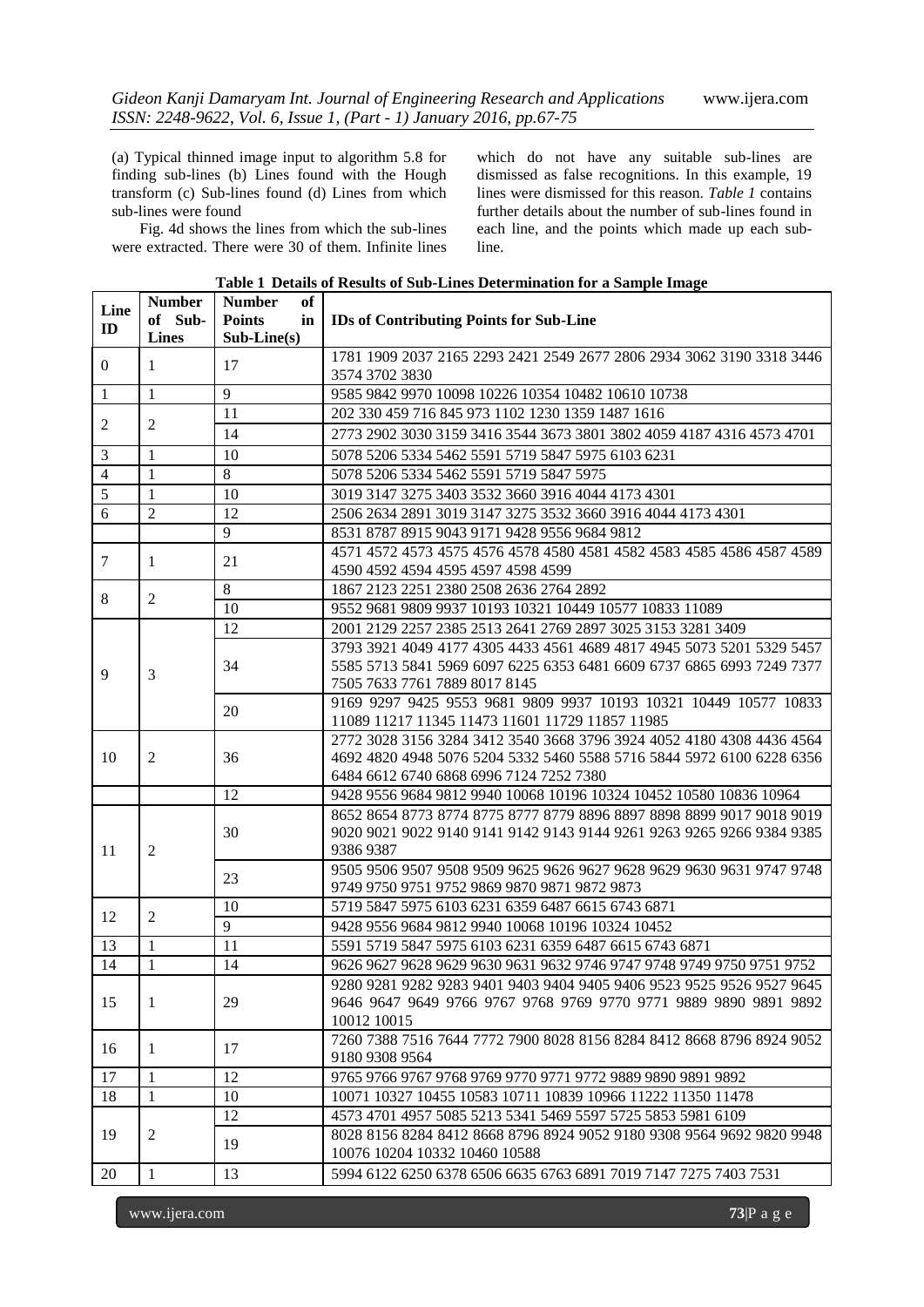*Gideon Kanji Damaryam Int. Journal of Engineering Research and Applications* www.ijera.com *ISSN: 2248-9622, Vol. 6, Issue 1, (Part - 1) January 2016, pp.67-75*

| 21 |  | 8  | 6635 6763 6891 7019 7147 7275 7403 7531                                                           |  |  |
|----|--|----|---------------------------------------------------------------------------------------------------|--|--|
| 22 |  | 8  | 246 501 629 757 885 1140 1268 1396                                                                |  |  |
| 23 |  | 8  | 759 887 1015 1143 1270 1398 1526 1654                                                             |  |  |
| 24 |  | 8  | 7282 7410 7538 7666 7794 7922 8050 8178                                                           |  |  |
| 25 |  | 15 | 6386 6514 6642 6770 6898 7026 7154 7282 7410 7538 7666 7794 7922 8050<br>8178                     |  |  |
|    |  | 8  | 9842 9970 10098 10226 10354 10482 10610 10738                                                     |  |  |
| 26 |  | 11 | 2806 2934 3062 3190 3318 3446 3574 3702 3830 4086 4214                                            |  |  |
| 27 |  | 10 | 3832 4088 4216 4344 4472 4727 4855 4983 5111 5367                                                 |  |  |
| 28 |  | 19 | 2806 2934 3062 3190 3318 3446 3574 3702 3830 4086 4214 4342 4470 4598<br>4855 4983 5111 5367 5495 |  |  |
| 29 |  | 19 | 2810 2938 3066 3194 3322 3450 3578 3834 3962 4090 4218 4474 4602 4730<br>4986 5114 5242 5498 5626 |  |  |

## **2.5 Endpoints and Length Determination**

Up till this point, valid sub-lines have been found and are defined by a unique identification number, the line they came from and the identification numbers (or indices) of their contributing points CP, i.e. the points that make them up. A sample of these details for the image in Fig.4 is given in *Table 1*. Endpoints can now be determined.

The scheme which follows was used by this work. At the core of it, it involves:

1. Pick up the index of the first point of a subline and use it as a pivot point:

$$
x_0 = ID\% 128
$$
  
\n
$$
y_0 = ID/128
$$
  
\n
$$
x_{pivot} = x_0
$$
  
\n
$$
y_{pivot} = y_0
$$

2. Initially set the first point to be the farthest point on both sides of the line

$$
mxDistIndex = ID
$$

$$
mnDistIndex = ID
$$

and the maximum and minimum distance to 0

$$
mxDist = 0
$$

$$
mnDist = 0
$$

3. For all other points  $i$  which contributed to the sub-image, do 4 to 8

- 4. If the gradient of the line is less than or equal to 1 do 5 and jump to 7 else do 6
- 5. Calculate the horizontal distance from the pivot point, i.e. the first point, to point *i* using

$$
dist = x_{pivot} - x_i
$$

6. Calculate the vertical distance from the pivot point, i.e. the first point, to point *i* using

$$
dist = y_{\text{pivot}} - y_i
$$

7. If the distance is higher than the currently stored maximum distance, use it to replace the currently stored maximum distance, and

www.ijera.com **74**|P a g e

store its index as the index of the maximum distance

if 
$$
dist > mxDist
$$
 then  
 $mxDist = dist$ ;  $mxDistIndex = index$ 

8. If the distance is lower than the currently stored minimum distance, use it to replace the currently stored minimum distance, and store its index as the index of the minimum distance

if 
$$
dist < mnDist
$$
 then  
 $mnDist = dist$ ;  $mnDistIndex = index$ 

Steps 1 to 8 are done for each sub-line and result in the indices of the extreme points of the sub-line being stored in *mxDistIndex* and *mnDistIndex* . The sequence of steps finds the highest and the lowest distance from the first point. If the first point is itself at one of the extreme positions of the sub-line, then one of the distances will be 0, otherwise, one will be positive and the other will be negative. Step 4 is necessary to ensure that the distance is calculated in a direction such that the kind of distance – vertical or horizontal – chosen will result in the most noticeable distances along the line. There is no point working out horizontal distance between points on a vertical or near vertical line for example as they will all be about the same.

Once the indices of the points are known, their x and y coordinates can be worked out using the integer operations:

$$
x_{mxDist} = mxDistIndex\% 128
$$
  
\n(5a)  
\n
$$
y_{mxDist} = mxDistIndex/128
$$
  
\n(5b)  
\n
$$
x_{mnDist} = mnDistIndex\% 128
$$
  
\n(5c)  
\n
$$
y_{mnDist} = mnDistIndex/128
$$
  
\n(5d)

The length, *L* of the sub-line, if desired, can also be worked out using: